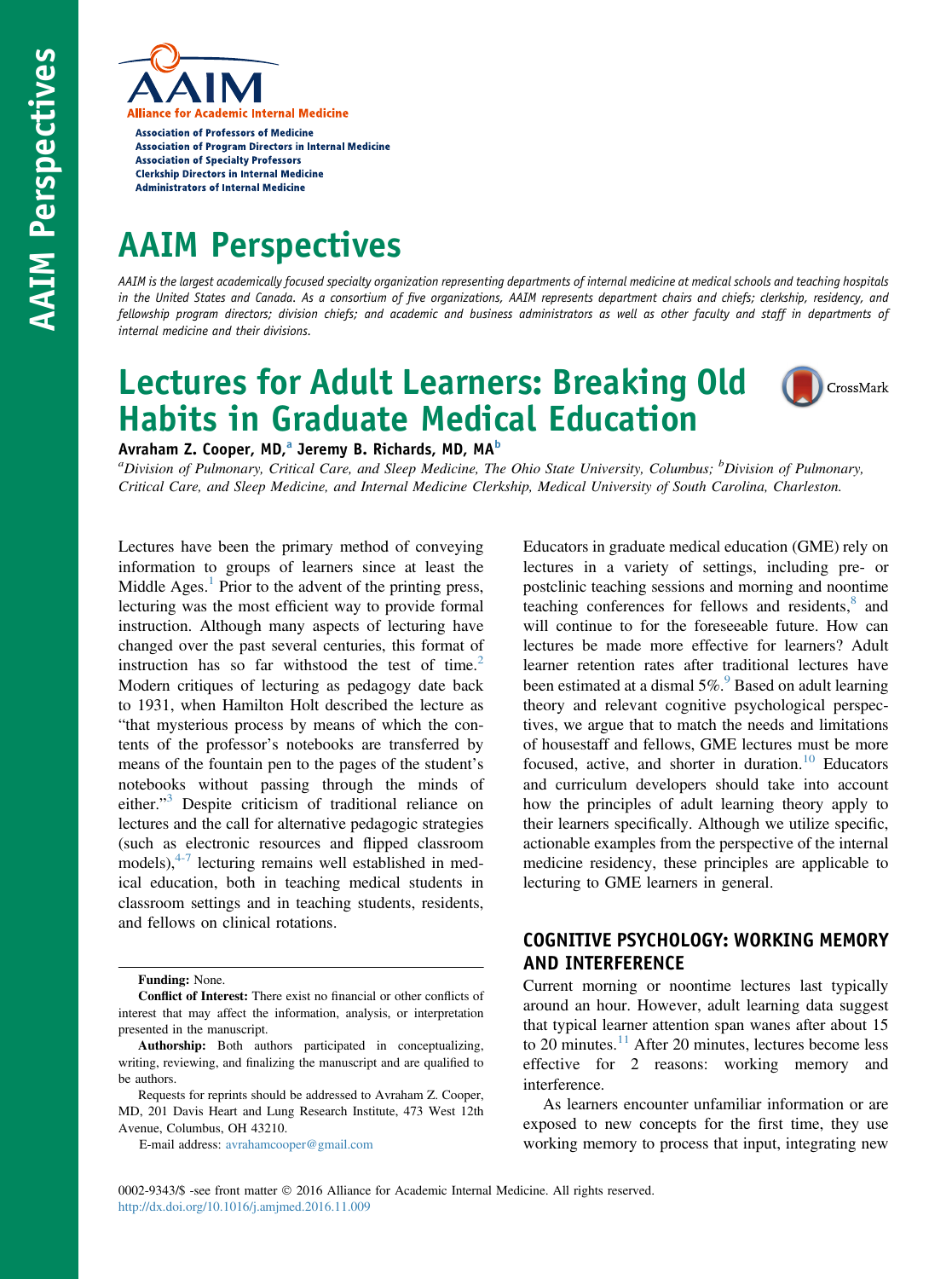data with existing knowledge to form long-term memories.[12](#page-4-0) This process requires active attention and the ability to focus on and dynamically manipulate novel and unfamiliar information and concepts. As a lecture progresses, learners receive more information that requires additional manipulation by working memory,

impeding the assimilation of information still being processed from prior parts of the lecture. This decrease in the capacity to effectively incorporate new information in a meaningful and efficient manner is a process called interference.[12](#page-4-0) Interference makes longer lectures both less enjoyable and less effective, and is a major cognitive impediment to knowledge acquisition for all learners, including GME learners.

## ADULT LEARNING **THEORY**

Working memory and interference are inevitably influenced

by learner engagement, and motivation to listen to and work with new or unfamiliar material, as well as awareness of how learner motivation and engagement influences knowledge acquisition, is important. Adult learning theory, or andragogy, describes a theoretical framework that encompasses these concepts.<sup>[13](#page-4-0)</sup>

While a comprehensive consideration of adult learning theory and its relationship to cognitive psychology is beyond the scope of this article, andragogy has been recently addressed more fully elsewhere.<sup>[14](#page-4-0)</sup> This article focuses on how understanding and applying adult learning theory can improve lectures in GME.

The foundational principles of adult learning theory emphasize the importance of applicability of content to a learner's individual goals and objectives and describe the importance of autonomy in growth and learning. These principles are highlighted by six cardinal learnerrelated factors: the need to know, the learner's selfconcept, the role of learner's experiences, readiness to learn, orientation to learning, and motivation.

## NEED TO KNOW

Adult learners more readily engage with material when they can identify relevance to their own goals and objectives. As described by Taylor and  $H$ ossam,<sup>[14](#page-4-0)</sup> the need to know begins when a learner's existing knowledge is demonstrated (and understood by the learner) to be incomplete, also known as learner dissonance.

Dissonance is achieved through both the educator and learner identifying knowledge deficits that are relevant to the learner's goals, interests, and objectives. Educators can leverage this principle by carefully identifying core topics and concepts that are important to their learners and enhance learning by providing context,

## PERSPECTIVES VIEWPOINTS

- The traditional lecture format results in retention rates engagement.
- To be maximally effective, lectures for graduate medical education (GME) learners should incorporate the principles of adult learning theory, cognitive psychology, and active learner participation.
- **Shorter lecture duration respects GME** learners' limitations and attention spans, and helps medical educators focus on delivering the highest-yield content.

resources, and extrinsic motivations to learners during teaching sessions.

In a general medicine clinic, for example, while a thorough discussion of the care of patients who have received a liver transplant may address a knowledge deficit for residents, the immediate relevance of this topic will be marginal. As such, while dissonance may be transiently achieved, the duration and relevance of a resident's dissonance is limited. Identifying topics that are more directly relevant to the work of residents and fellows in clinic enhances engagement and provides opportunities for solidifying concepts discussed in the

lecture. When learners see patients in clinic with the conditions or problems discussed during the teaching session, the dissonance created from the learner's knowledge deficits and the need to engage and grapple with the encountered concepts results in more meaningful learning.

#### LEARNER'S SELF-CONCEPT

Adult learners, especially in residency or fellowship, often have competing influences on their time and mental energy. A busy on-call ward resident at a noontime conference, for example, has numerous other obligations besides assimilating the topic being presented. Learners have an intrinsic self-concept of what their goals and objectives are for any given learning experience (eg, addressing self-recognized knowledge gaps, enhanced conceptual understanding of a difficult topic), and their prioritization of that experience will be determined by how well the material aligns with those goals. If a lecture topic is not compatible with their selfconcept, residents and fellows are less likely to prioritize that lecture and therefore less likely to pay attention or put in the cognitive work of deeply considering the content being presented.

#### ROLE OF LEARNERS' EXPERIENCES

GME learners come to a lecture with a preexisting fund of knowledge about a given topic based on past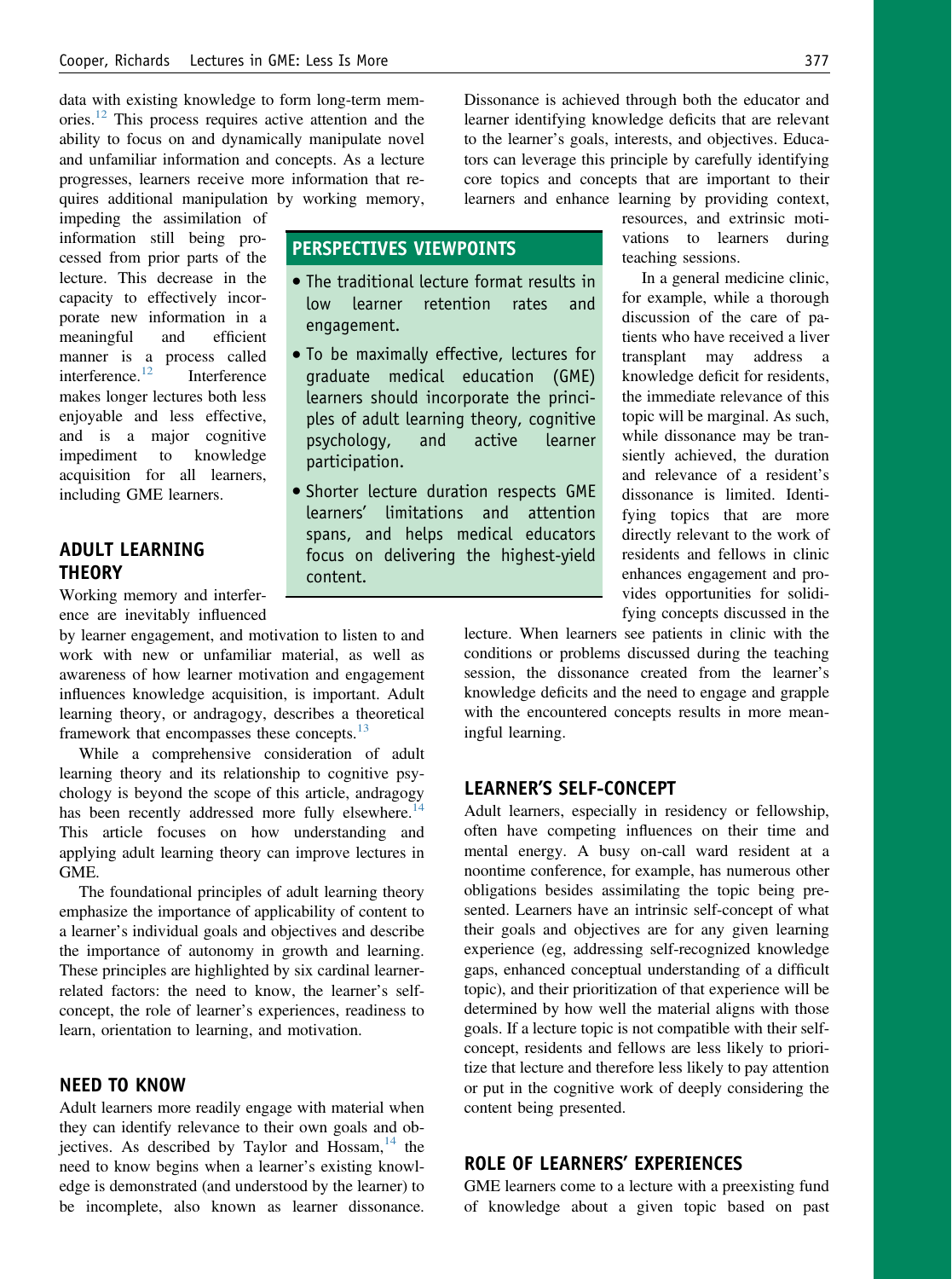educational and clinical experience. They also have knowledge deficits. Educators demonstrate respect for learners when they ask residents and fellows what they know about a topic in advance, which allows for adapting the content of the lecture to address knowledge deficits in light of learners' prior experiences. For instance, prior to lecturing to a group of residents on advances in the management of congestive heart failure, sending them an e-mail that requests their input on topics that have not yet been covered, or are of particular interest in their curriculum, allows for tailoring the lecture content to the educational needs and desires of that group of learners.

## READINESS TO LEARN

Depending on where they are in training, learners at different stages will have different levels of readiness to encounter more or less nuanced or advanced material. Early interns may not have the clinical or knowledge background to benefit from a lecture on interventional coronary angiographic techniques, but would benefit from foundational topics such as diagnosis of acute myocardial infarction. First year Cardiology fellows, on the other hand, are ready and need to learn about coronary angiography.

## ORIENTATION TO LEARNING

For adult learners to engage with encountered material, they must feel that the material is applicable and relevant to their immediate situation. Learners are more likely to engage with a lecture on the management of respiratory failure if it is given while they are rotating in the intensive care unit vs when they are rotating on a specialty consult elective.

### MOTIVATION TO LEARN

Awareness of the internal motivations that drive learner behavior can help maximize attention and interest in a topic. Senior residents studying for board examinations are motivated by a desire to learn high-yield concepts relevant to the upcoming examination and will likely engage with a lecture that acknowledges and addresses that motivation; new interns, who want and need to learn the basics of inpatient medical management, are more likely to connect with a lecture that helps them achieve this goal.

#### BRINGING THEORY TO PRACTICE

Bridging the gap between the principles of adult learning theory and cognitive psychology and day-to-day educational practice remains a challenge. Adult learning theory provides a framework for curricular planning and content inclusion, but making lectures for GME more effective also requires implementable, practical, point-of-learning strategies. We suggest that the combination of rational lecture organization, ensuring active learner participation, and shorter teaching session durations offers an approach to achieve this goal.

#### RATIONAL ORGANIZATION

Rational approaches to lecture organization can directly address the issues of limited working memory and interference in GME learners. Taking into account how learners learn and using that information to organize lectures in a deliberate manner that aligns with the principles of adult learning theory and cognitive psychology will allow for a more effective educational experience. Similarly, identifying how learners are motivated to understand their current knowledge about a problem or concept is critical to rational lecture design; it promotes dissonance and internally motivated engagement. Acknowledging how learners assimilate and use new information can also inform rational design of lectures; framing problems or concepts in a manner that orients learners toward application of knowledge will increase immediate relevancy.<sup>[14](#page-4-0)</sup> The "how" and "why" of adult learning is as important as the "what."

#### ACTIVE LEARNER PARTICIPATION

Identifying opportunities for engagement and interactivity during lectures enhances content retention and relevancy. The evidence for active learning is compelling; numerous positive studies involving learners of different levels in many different contexts have demonstrated the effectiveness of active learning vs passive lecturing.<sup>[15-23](#page-4-0)</sup> As one example of the impact of active learning, a recent meta-analysis of 225 studies assessed outcomes of traditional lecturing vs active learning techniques in undergraduate students in science, technology, engineering, and mathematics cour-<br>ses.<sup>20</sup> Student performance on examinations Student performance on examinations significantly improved in classes incorporating active learning, with an average increase in scores of approximately 6%. Traditional lectures were associated with a 1.5-fold increase in the risk of failing.

The results of this meta-analysis and other studies support the contention that application and interaction increase learner engagement and knowledge retention.<sup>16-24</sup> Offering adult learners the opportunity to apply knowledge provides them time to relate new or unfamiliar information to existing knowledge. We summarize several active teaching strategies that educators can use during lectures and teaching sessions in the [Table](#page-3-0). [Figure](#page-4-0) demonstrates how to structure a lecture around active learning strategies.

#### SHORTER DURATIONS

In keeping with the principles of cognitive psychology, shortening lecture duration can make them more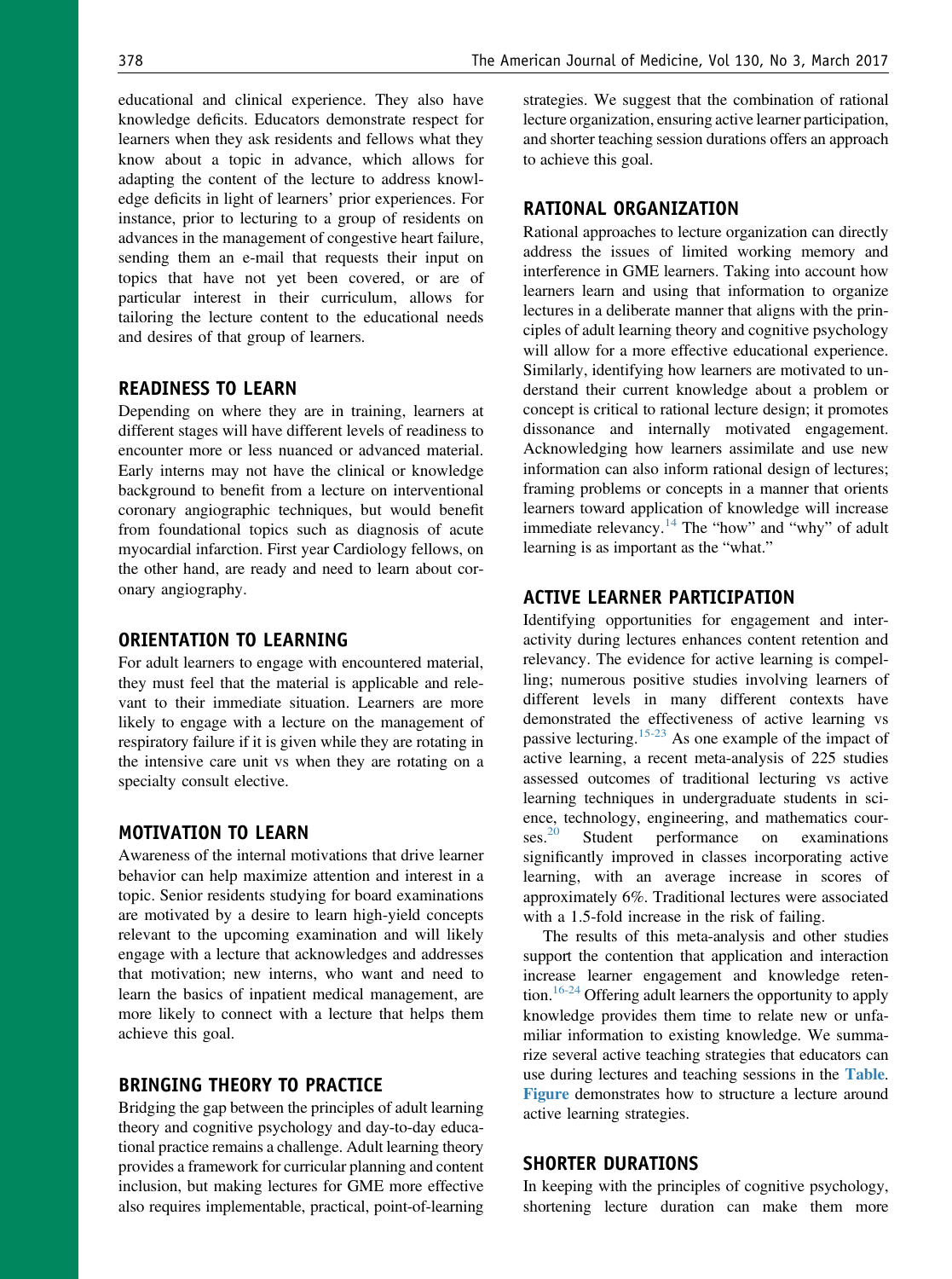| Active Learning Strategy<br>for Use in Lectures | Description                                                                                                                                                                                                            | Example of Using This Strategy in GME<br>Lectures                                                                                                                                                                                               |
|-------------------------------------------------|------------------------------------------------------------------------------------------------------------------------------------------------------------------------------------------------------------------------|-------------------------------------------------------------------------------------------------------------------------------------------------------------------------------------------------------------------------------------------------|
| Peer Instruction <sup>24</sup>                  | Break lecture material into short segments<br>interspersed with conceptual questions<br>that learners answer first on their own,<br>followed by discussion with 3-4 colleagues<br>to develop a group consensus answer. | During a preclinic teaching session, identify<br>3-4 conceptual questions to ask learners<br>about the material being discussed.<br>Dedicate time for the learners to answer<br>the questions on their own and then<br>discuss with each other. |
| ACTIVE <sup>16</sup>                            | Assemble learners into small groups, Convey<br>3-5 learning points, Teach a limited<br>amount of content, Inquire about how the<br>content applies to patient management,<br>Explain answer choices.                   | Divide an intensive care unit team into<br>small groups and break up the lecture<br>into 5-7-minute blocks, with discussion<br>questions for the small groups to work<br>through.                                                               |
| <b>Buzz Groups</b>                              | Divide a large group of learners into pairs or<br>small groups at the beginning of a lecture,<br>who then collaboratively answer questions<br>posed throughout.                                                        | On a specialty consult service, divide<br>learners into pairs and pose discussion<br>questions for them to actively discuss<br>intermittently throughout the lecture.                                                                           |
| Audience Response Systems                       | Assess individual responses to questions in<br>real time using technologic ("clickers" or<br>Web-based platforms) or manual responses<br>(paper-based or show of fingers)                                              | In a preclinic conference, supplement<br>content with frequent multiple-choice<br>questions about the topic being<br>discussed. Learners answer via a Web-<br>based poll platform.                                                              |
| Assign In-Class Writing                         | During or after a lecture, learners write a<br>brief summary of what they learned during<br>the lecture.                                                                                                               | After a morning report session, ask learners<br>to write a paragraph about the 3 most<br>interesting things they learned during the<br>lecture. Review their writings to assess<br>the effectiveness of the lecture.                            |
| Think-Pair-Share                                | Divide learners into pairs, and ask them to<br>think about questions posed during the<br>lecture, discuss the questions in pairs, and<br>then share their consensus answer with<br>the group.                          | Divide interns and residents into pairs at<br>the beginning of a wards rotation.<br>Interject questions for them to consider<br>using the Think-Pair-Share model during<br>teaching sessions.                                                   |

#### <span id="page-3-0"></span>Table Active Learning Strategies for Use in Lectures, with Examples for Teaching GME Learners

effective. Consider an illustrative intensive care unit teaching session. Instead of a comprehensive, hour-long PowerPoint (Microsoft Corporation, Redmond, Wash.) lecture on the intricacies of the different modes of mechanical ventilation, a 15-minute primer on the fundamentals of mechanical ventilation followed by a 15 minute interactive teaching session and discussion at the bedside of a ventilated patient would likely yield higher learner satisfaction, more meaningful dissonance, conceptual understanding, and knowledge retention. The hour-long lecture may cover more content and residents are "exposed" to more information, but assuming that the learners meaningfully retained the topics discussed would be to fall victim to the "fallacy of knowing": the assumption that if someone is exposed to a piece of information, then they must immediately learn it. $^{25}$ 

#### RETHINKING ASSUMPTIONS

Such a transition in format toward shorter, more interactive lectures will require a frameshift in how educators think about curricular development. This shift would necessitate identification and inclusion of the highest-yield topics for any given group of learners, with judicious use of supplementary, pref-erably online, resources.<sup>[26](#page-5-0)</sup> Faculty development should focus on incorporating proven active learning techniques into teaching sessions, and lectures that have been delivered without changes for years will need to be revised. Reading from a PowerPoint slide set to a group of learners should not be accepted as adequate teaching.

There are arguments against modifying lectures, and specifically, concerns about shortening the duration of lectures.<sup>[27,28](#page-5-0)</sup> One such argument against shortening GME lectures is the desire to expose residents and fellows to as much core content as possible, with the assumption that maximizing content delivery necessitates longer lectures. Curriculum developers have an understandable desire to "fit it all in." Such an impulse, however, is ultimately counterproductive. Developing high-yield, effective sessions should be the priority, rather than focusing on exposing learners to large amounts of material. $29$  Utilizing the principles of adult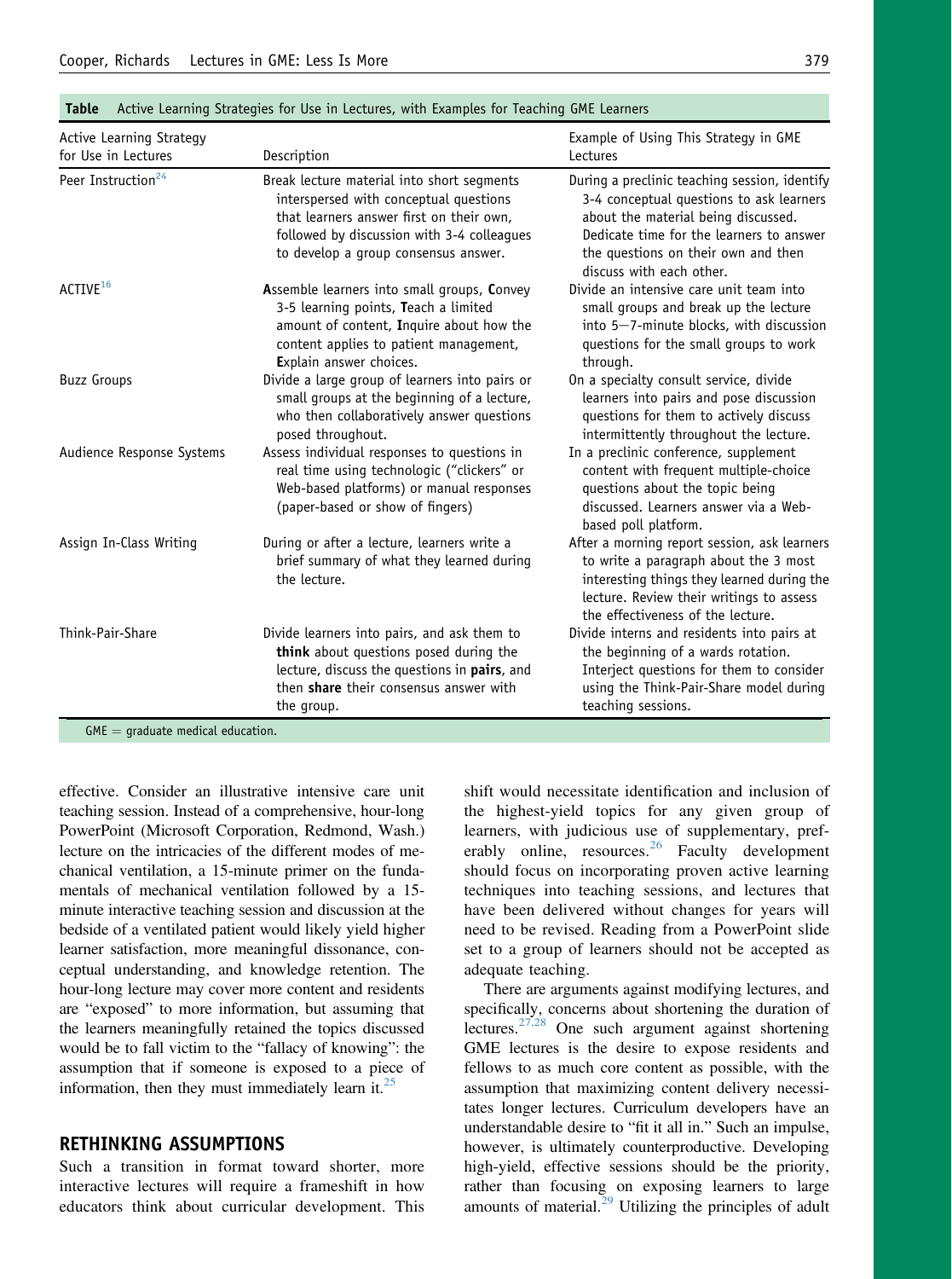<span id="page-4-0"></span>

Figure This is a framework for how to structure an hour-long lecture, to maintain learner engagement and enhance efficacy, by using active learning strategies interspersed with content delivery.

learning theory and shorter, active construction can help educators develop and deliver more successful lectures.

### **CONCLUSION**

As more becomes known about adult learning theory and practice as well as what constitutes optimal learning environments, we owe it to residents, fellows, and their patients to apply these principles to create more effective lectures for our learners. The principles of adult learning should inform rational lecture and curriculum design; the need for dissonance offers an important perspective on how residents learn and has applicability to lecture content and construction. Working memory and interference influence attention and engagement for all learners, but are particularly relevant for GME learners because they have extensive competing clinical obligations-making lectures shorter can increase efficacy. Breaking old habits is hard, but incorporating active learning and adult learning theory into GME lectures are critical steps for improving their educational value.

#### References

- 1. [Friesen N. The lecture as a transmedial pedagogical form: a](http://refhub.elsevier.com/S0002-9343(16)31217-7/sref1) [historical analysis.](http://refhub.elsevier.com/S0002-9343(16)31217-7/sref1) Educ Res. 2011;40:95-102.
- 2. [Hurst JW. The overlecturing and underteaching of clinical med](http://refhub.elsevier.com/S0002-9343(16)31217-7/sref2)icine. Arch Intern Med[. 2004;164:1605-1608.](http://refhub.elsevier.com/S0002-9343(16)31217-7/sref2)
- 3. [Honan WH. The college lecture, long derided, may be fading.](http://refhub.elsevier.com/S0002-9343(16)31217-7/sref3) The New York Times[. August 14, 2002:B7](http://refhub.elsevier.com/S0002-9343(16)31217-7/sref3).
- 4. [Prober CG, Heath C. Lecture halls without lectures](http://refhub.elsevier.com/S0002-9343(16)31217-7/sref4)  $-$  [a proposal](http://refhub.elsevier.com/S0002-9343(16)31217-7/sref4) [for medical education.](http://refhub.elsevier.com/S0002-9343(16)31217-7/sref4) N Engl J Med. 2012;366:1657-1659.
- 5. [Nickson CP, Cadogan MD. Free Open Access Medical education](http://refhub.elsevier.com/S0002-9343(16)31217-7/sref5) [\(FOAM\) for the emergency physician.](http://refhub.elsevier.com/S0002-9343(16)31217-7/sref5) Emerg Med Australas. [2014;26:76-83.](http://refhub.elsevier.com/S0002-9343(16)31217-7/sref5)
- 6. [White G. Interactive lecturing.](http://refhub.elsevier.com/S0002-9343(16)31217-7/sref6) Clin Teach. 2011;8:230-235.
- 7. Bligh D. What'[s the Use of Lectures?](http://refhub.elsevier.com/S0002-9343(16)31217-7/sref7) San Francisco: Jossey-[Bass; 2000](http://refhub.elsevier.com/S0002-9343(16)31217-7/sref7).
- 8. [Lenz PH, McCallister JW, Luks AM, et al. Practical strategies for](http://refhub.elsevier.com/S0002-9343(16)31217-7/sref8) effective lectures. [Ann Am Thorac Soc](http://refhub.elsevier.com/S0002-9343(16)31217-7/sref8). 2014;12:561-566.
- 9. Masters K. Edgar Dale'[s pyramid of learning in medical educa](http://refhub.elsevier.com/S0002-9343(16)31217-7/sref9)[tion: a literature review.](http://refhub.elsevier.com/S0002-9343(16)31217-7/sref9) Med Teach. 2013;35:e1584-e1593.
- 10. [Sawatsky AP, Zickmund SL, Berlacher K, et al. Understanding resi](http://refhub.elsevier.com/S0002-9343(16)31217-7/sref10)[dent learning preferences within an internal medicine noon conference](http://refhub.elsevier.com/S0002-9343(16)31217-7/sref10) [lecture series: a qualitative study.](http://refhub.elsevier.com/S0002-9343(16)31217-7/sref10) J Grad Med Educ. 2014;6:32-38.
- 11. [Jeffries WB. Teaching large groups. In: Jeffries WB,](http://refhub.elsevier.com/S0002-9343(16)31217-7/sref11) Huggett KN, eds. [An Introduction to Medical Teaching](http://refhub.elsevier.com/S0002-9343(16)31217-7/sref11). Dor[drecht, Netherlands: Springer Netherlands; 2014:11-26](http://refhub.elsevier.com/S0002-9343(16)31217-7/sref11).
- 12. [Nelson C. What are the differences between long-term, short](http://refhub.elsevier.com/S0002-9343(16)31217-7/sref12)[term, and working memory?](http://refhub.elsevier.com/S0002-9343(16)31217-7/sref12) Prog Brain Res. 2008;169:323-338.
- 13. Knowles M. [The Adult Learner: A Neglected Species](http://refhub.elsevier.com/S0002-9343(16)31217-7/sref13). Houston, [TX: Gulf; 1988](http://refhub.elsevier.com/S0002-9343(16)31217-7/sref13).
- 14. [Taylor DM, Hossam H. Adult learning theories: Implications for](http://refhub.elsevier.com/S0002-9343(16)31217-7/sref14) [learning and teaching in medical education: AMEE Guide No.](http://refhub.elsevier.com/S0002-9343(16)31217-7/sref14) 82. Med Teach[. 2013;35:e1561-e1572.](http://refhub.elsevier.com/S0002-9343(16)31217-7/sref14)
- 15. [Clardy PF, Schwartzstein RM. Considering cognition: current](http://refhub.elsevier.com/S0002-9343(16)31217-7/sref15) [challenges and future directions in Pulmonary and Critical Care](http://refhub.elsevier.com/S0002-9343(16)31217-7/sref15) Fellowship training. [Ann Am Thorac Soc](http://refhub.elsevier.com/S0002-9343(16)31217-7/sref15). 2015;12:474-479.
- 16. [Sawatsky AP, Berlacher K, Graieri R. Using an ACTIVE](http://refhub.elsevier.com/S0002-9343(16)31217-7/sref16) [teaching format versus a standard lecture format for increasing](http://refhub.elsevier.com/S0002-9343(16)31217-7/sref16) [resident interaction and knowledge achievement during noon](http://refhub.elsevier.com/S0002-9343(16)31217-7/sref16) [conference: a prospective, controlled study.](http://refhub.elsevier.com/S0002-9343(16)31217-7/sref16) BMC Med Educ. [2014;14:129](http://refhub.elsevier.com/S0002-9343(16)31217-7/sref16).